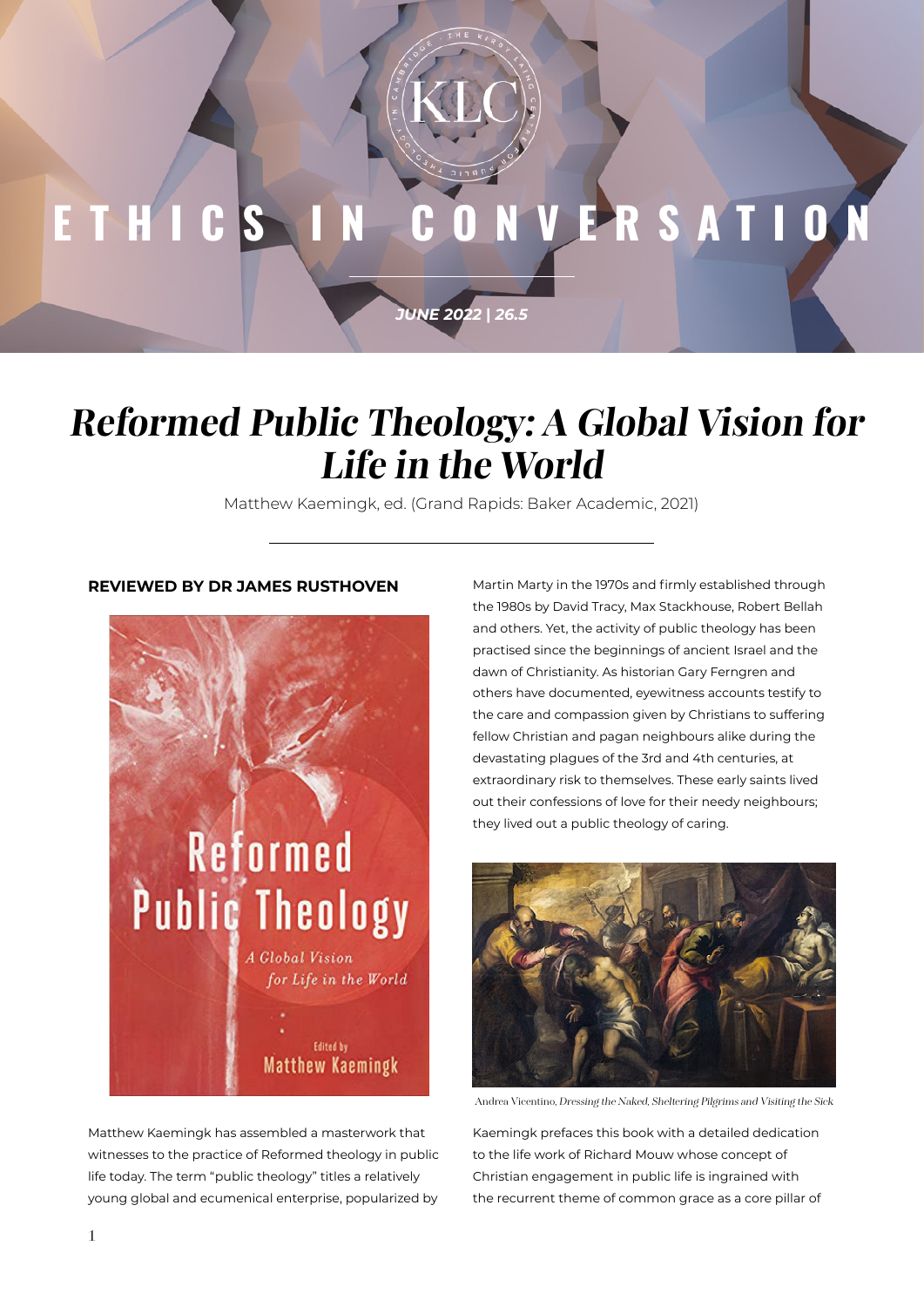public theology. Common grace is God's gift that allows the persistent beauty and glory of God's creative work to be discovered, understood and enjoyed in the lives of all human beings. For half a century, Mouw has preached, taught and exercised critical appreciation for Reformed theology and its application to the complexity, beauty, joys and brokenness that is public life in this world, while forthrightly acknowledging its weaknesses and blind spots. As Kaemingk points out, Mouw works to develop what he coins a "holy worldliness," a righteous way of being in the world but not of it in its fallen sense. It sees God's goodness mysteriously manifesting in the activities and discoveries of neighbours who may not see or may resist the salvific power of particular grace in their daily lives.

Contributors to this book also appeal to others of Reformed persuasion to learn from other faith and cultural traditions in humility and appreciation for the insights that God provides, even when revealed through apostate minds and actions. One contributor calls the book a Festschrift to Mouw. This writer appreciates the book even more as a larger celebration of the Reformed tradition with its ample references to works of Abraham Kuyper, Herman Bavinck, John Calvin, Karl Barth, Tim Keller, Calvin Seerveld, Nicholas Wolterstorff and others. In the chapter on "Modern Political Ideologies: A Reformed Alternative," authors Bruce Ashford and Dennis Greeson approach their political thought through the spectacles of the Reformational strand of the larger Reformed tradition, emphasizing the common confessional roots of both.

Kaemingk tells his readers he wrote the book as a "'taste and see' introduction" to the intersection between Reformed theology and public life. This involved the necessary selection of diverse issues within public life and the crafting of an editorial prescription for authors to emphasize in their chapters positive ways that Reformed theology takes hold of the engagement of their particular area of study and practice. There is also less attention to "public sins" of Reformed giants like Barth, Calvin and Kuyper. Kaemingk confides that limited space disallowed adequate acknowledgement of wisdom from voices of other denominational traditions that make up what he calls the deeper catholic archipelago forming the ecumenical lineage of theological traditions in public theology. Other stated limitations include no chapters addressing certain key issues such as the environment, gender and technologies (though excellent references for further reading are provided) or probing the disciplines of psychology, science or literature, and no contributing authors represent the Middle East or Indian regions.

The book still covers a wide range of topics and issues in the contexts of particular geo-cultural spaces. His excellent "Introduction" identifies nine common patterns or marks that have emerged within the literature of public theology. He goes on to present points of emphasis, "public habits of the Reformed heart" as he calls them, that characterize Reformed thought across the book's diverse essays. These points form a helpful heuristic for the reader in understanding the variety of public concerns and Reformed theological emphases that make up each chapter.



Amadeo de Souza-Cardozo, Untitled (Cash Register)

*Reformed Public Theology* is organized in six major parts that umbrella distinct arenas of public engagement: Public Culture, Public Markets, Public Justice, Public Aesthetics, Public Academy and Public Worship. Within these sections are chapters wrestling with critical areas of public concern, often in the context of particular cultural settings within which are very real human struggles that challenge the everyday lives of the inhabitants in those spaces. Such areas of concern include euthanasia in the Netherlands, a Reformed response to populism and violence in the Philippines, workers' rights in China, and engaging resources of Reformed theology within pluralist university campus cultures while applying them to classroom learning and broader contemporary debate on issues such as critical race theory. Authors were chosen to represent a diversity of disciplines, contexts, issues and ecclesiastical denominations. Kaemingk notes that many consider themselves as practitioners first and theorists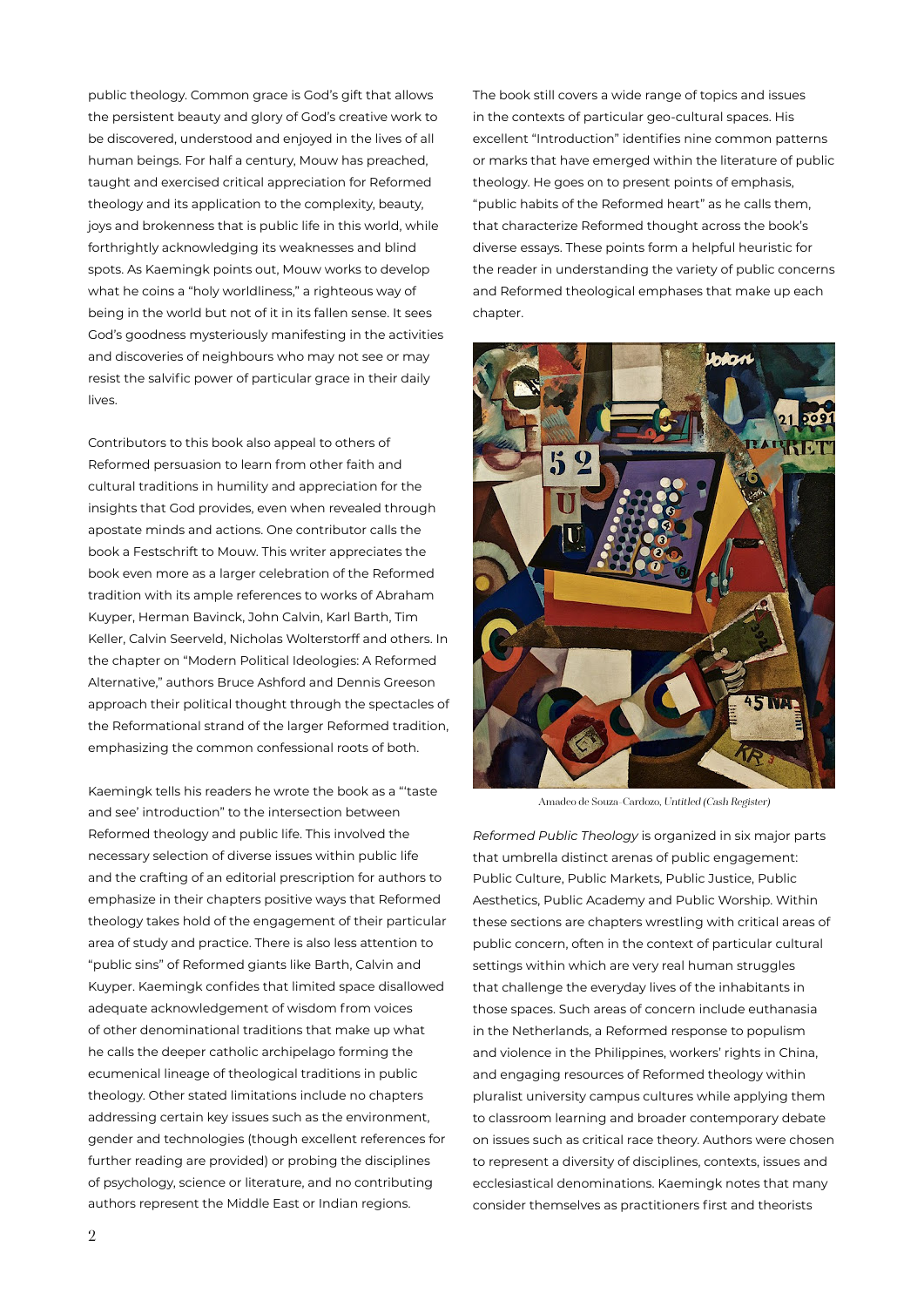second, giving testimony in their essays to the daily grassroot challenges of their very public work.

The global breadth of these arenas is wide. It spans from New York City to Brazil and on to Indonesia and China. The social challenges are no less broad, including the persisting impact of apartheid, understanding "the stranger" as refugees and migrants trying to understand the meaning of home, and living through political power struggles in the Philippines and state-manipulated religious pluralism in Indonesia. Art, poetry, urban design, and even fashion are targets of public scrutiny and formative renewal through a Reformed public theology moulded to fit into the discourse and action within each arena. The time scale for public theology is redemptive time, specifically the already-but-not-yet time interval that we find ourselves in. As authors Ashford and Greeson note, we live within an age of divine patience wherein still fallen human beings often struggle to distinguish God's action within history from misguided deeds of fallen humanity.



Titia Ballot, Flight

God's gift of common grace to our troubled world keeps our eyes open to God's love, mercy and justice even when they emit from activities of our Muslim, animistic, or professed atheist neighbours. Author Nico Koopman lives through the lingering influence of apartheid on South African life. Drawing from the insights of South African Reformed theologian Adrio König, he feels the deepest meaning of baptism as a public act that has profound implications for political and cultural reality in the world. Baptism initiates a public life that puts the people of God into a covenantal *modus operandi* in relating to God, to our neighbours, and indeed to all of creation. Baptism does not cut off unbaptized neighbours but rather extends God's grace through our public action, particularly for those at the margins of society. Citing Allen Verhey, Koopman notes that baptism restores a life of inclusion, equality and mutual service.

In the concluding chapter on piety and the public life, Jessica Joustra compares Bavinck's struggle involving the duality of faith and culture in his day, with its contemporary counterpart expressed as evangelism and social justice, or faith and works. Bavinck stresses that the gospel of Christ must always precede action toward social and political change, a public imitation of Christ as it were, through the power of his Spirit. Activity so directed gives a creation focus on public activities and instils Jesus as the living law that guides our pattern for public life. This emphasis on a law-patterned nature of Christian spirituality in public discipleship teaches both proper worship and piety while guiding proper public action embracing our neighbours. Once the believer is fixed on Christ's saving work, reforming and renewing power follows with the believer as its instrument. Then all things in creation will hold together and be reconciled to Christ.



David Zelenka, Baptism of Christ

While this book honours the life and work of Richard Mouw, it also celebrates the God-glorifying public work of all formative leaders of Reformed theology as applied to every square inch of God's created world. It offers thanksgiving for the fruit of that work, work inspired by God's Word and empowered by the Holy Spirit to